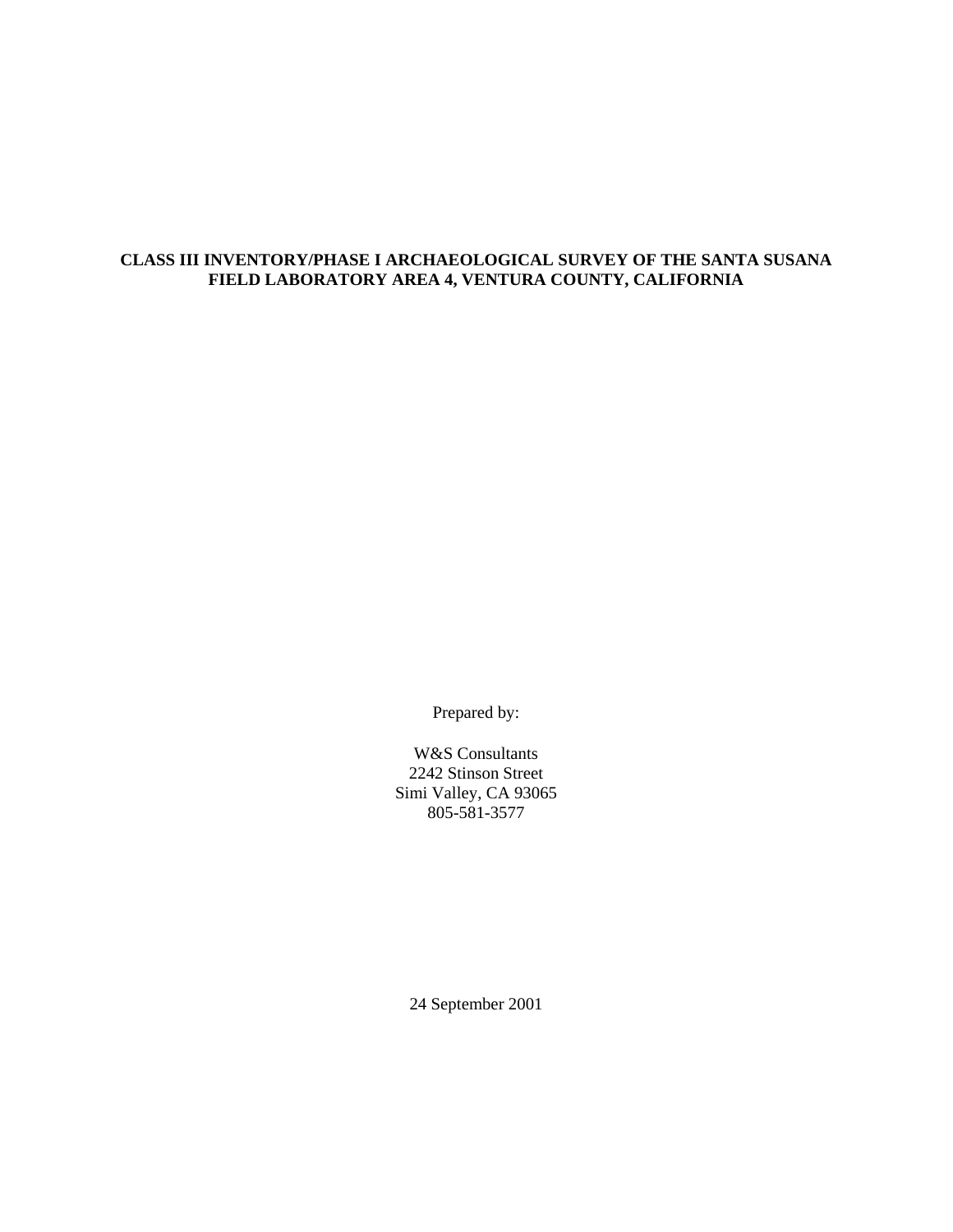The following paragraphs are taken from the report, *Class III Inventory/Phase I Archaeological Survey of the Santa Susana Field Laboratory Area 4, Ventura County, California*" (W&S Consultants 2001). These selected excerpts present information from the report that has been edited to remove locational references or descriptions that could lead someone to the four sites identified by the investigators.

The cultural resource study was conducted in 2001 in advance of the Environmental Assessment being prepared by DOE for the final closure of Area IV. The initial determination of eligibility for inclusion to the National Registry of Historic Places made by the report's authors was based on criteria available at that time. As part of the process of preparing the EIS for Area IV, DOE will re-evaluate the recommendations and make a second assessment of each site's eligibility.

# **Management Summary**

A Class III Inventory/Phase I archaeological survey was conducted for Area 4 of the Santa Susana Field Laboratory (SSFL), eastern Ventura County, California. The study area is a 290-acre parcel that has been used for aerospace and nuclear research and testing since 1947. The investigation involved an archival records search, a review of existing published and unpublished references on local prehistory and history, and an on-foot, intensive survey of the subject property. No sites had been recorded within the study area, but the study area had never been systematically surveyed by archaeologists. On-foot survey resulted in the identification of four archaeological sites. Site SSFL-l is a small rockshelter containing a single pink painting of a burro, of unknown cultural origin and age. SSFL-2 is a small rockshelter that contained two pieces of lithic debitage and a fire-blackened ceiling. SSFL-3 is a single bedrock mortar. SSFL-4 is a small rockshelter that once contained a midden deposit; an estimated 75% of this deposit has been destroyed by artifact looting and thus the site now lacks integrity. Due to their failure to satisfy the criteria of inclusion, these four sites have been determined not eligible to the National Register of Historic Places. Based on this determination, the proposed closure and remediation program is determined to have no effect.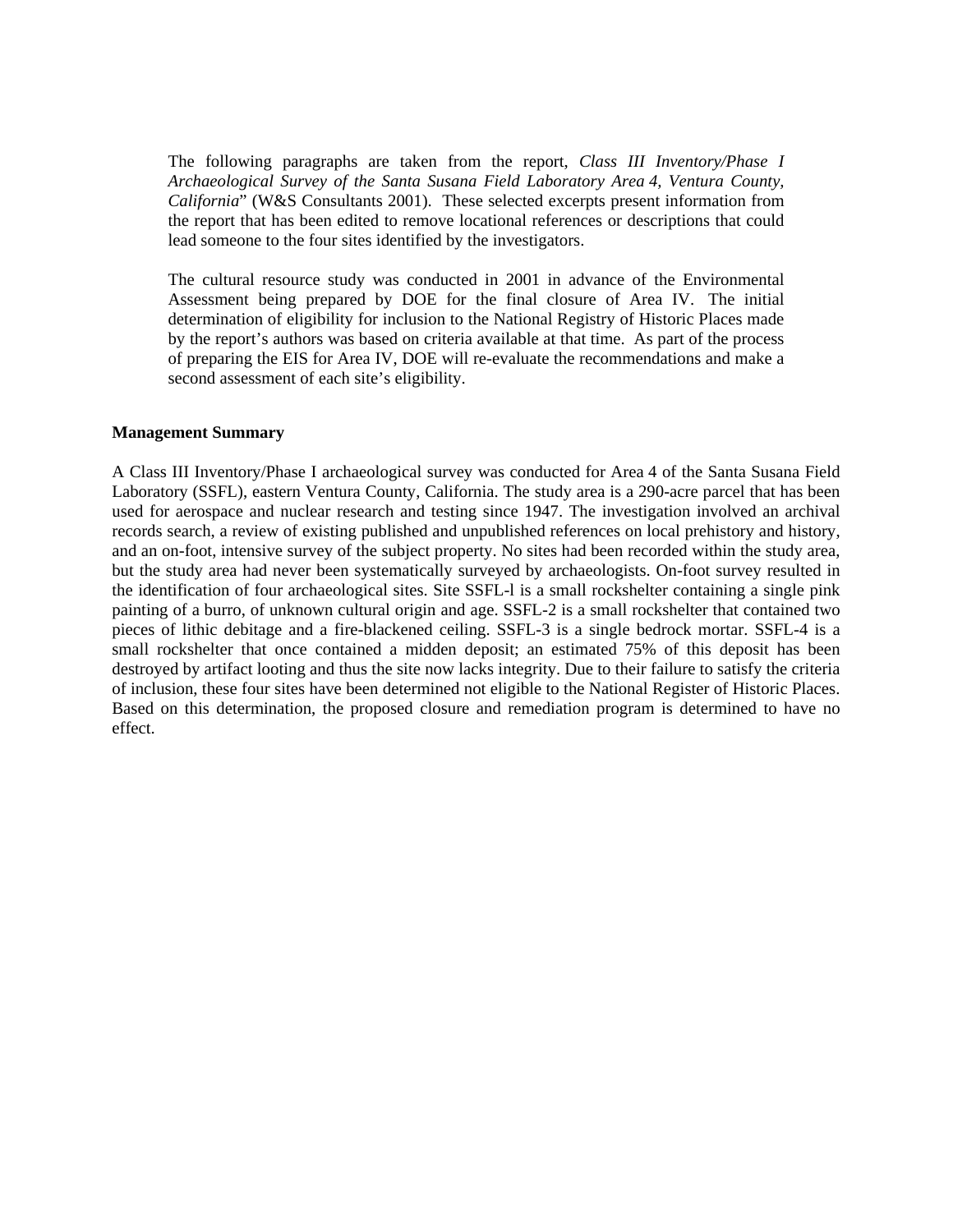**SSFL-1:** This site is a small cave. The cave measures a maximum of approximately six meters wide by 4.5 meters deep by 1.7 meters in height. It consists of two distinct "alcoves," the southern of which is by far the larger and deeper. The cave opens to the east, with the opening facing a small naturally enclosed area, fanned by surrounding sandstone outcrops.

Archaeological remains at this cave consist of one pictograph and other traces of fugitive pigment. The pictograph is a relatively large (circa 35 by 20 cm), purplish-pink portrayal of a burro. It is shown in profile with the proportionally larger head and shorter legs of the donkey, as opposed to a horse. Minor "runs" of pigment along the stomach line indicate that the motif was drawn with wet paint, rather than having been dry applied.

This motif is located at the far (western) end of the southern alcove, on a back wall under a low ceiling. A near vertical rock panel that is at eye level as one enters this alcove also has remnants of this same paint. Although it is impossible to determine the intended form of this motif (graffiti has obscured much of it), it is clear that it was painted with the same pigment as the burro, and that this was also wet applied. We could find no additional evidence of painting in the cave.

Aside from the intact motif and pigment traces that we noted, no other archaeological remains of any kind were observed at the cave. It lacks aboriginal artifacts, midden deposit, or even substantial fire-blackening on the ceiling, any of which might signal aboriginal use. Likewise, the apron and immediately surrounding area lacked any evidence of aboriginal or historical use.

Although some engraved graffiti is present at the site, the primary painted motif is intact. Given the location of this site within an enclosed area of sandstone outcrops, no other impacts due to development or use of the SSFL have occurred to the cave or its immediate surroundings.

**SSFL-2:** This site consists of a small cave/rockshelter whose walls are heavily fire-blackened (suggesting that fires were built within the overhang). In addition, two pieces of quartzite lithic debitage (primary flakes) were noted on the ground surface. The cave itself is high, with the ceiling estimated to be about 3 meters above modern ground surface. It is six meters wide at the dripline and three meters deep. A small, high alcove is also located at the back of the cave. This is too small for most types of human use, and currently contains a packrat nest. Often, however, these nests contain remnants of perishables (such as baskets) stored in caves prehistorically. The cave opens to the south and is fronted by a pile of large boulders, thereby placing it within a rocky area somewhat removed from development.

Site SSFL-2 appears to have served as a small prehistoric, ephemerally used specialized activity area. No midden deposit was noted and there is no evidence to suggest that it was intensively or regularly used. In part, this may reflect its distance from any natural water source.

**SSFL-3:** This is a single bedrock mortar (BRM) location. The BRM is shallow (<5 cm deep). While it provides a clear indication of prehistoric plant --probably acorn --processing at this location, the small size and singular nature of this mortar suggest that this was a casually rather than intensively used location.

The BRM is located on a large  $(\sim 1x2x3 \text{ m})$ , open boulder sitting in front of a shallow overhang/sandstone cliff face. When surveyed, the area in and surrounding the overhang were covered with vegetation, and ground surface visibility was difficult. While it is possible that additional archaeological remains are present at this location, given the ground surface cover, none could be located despite intensive examination.

SSFL-3 is intact. Again, it is located in a rocky area of sandstone outcrops and thus away from the areas of previous development and use.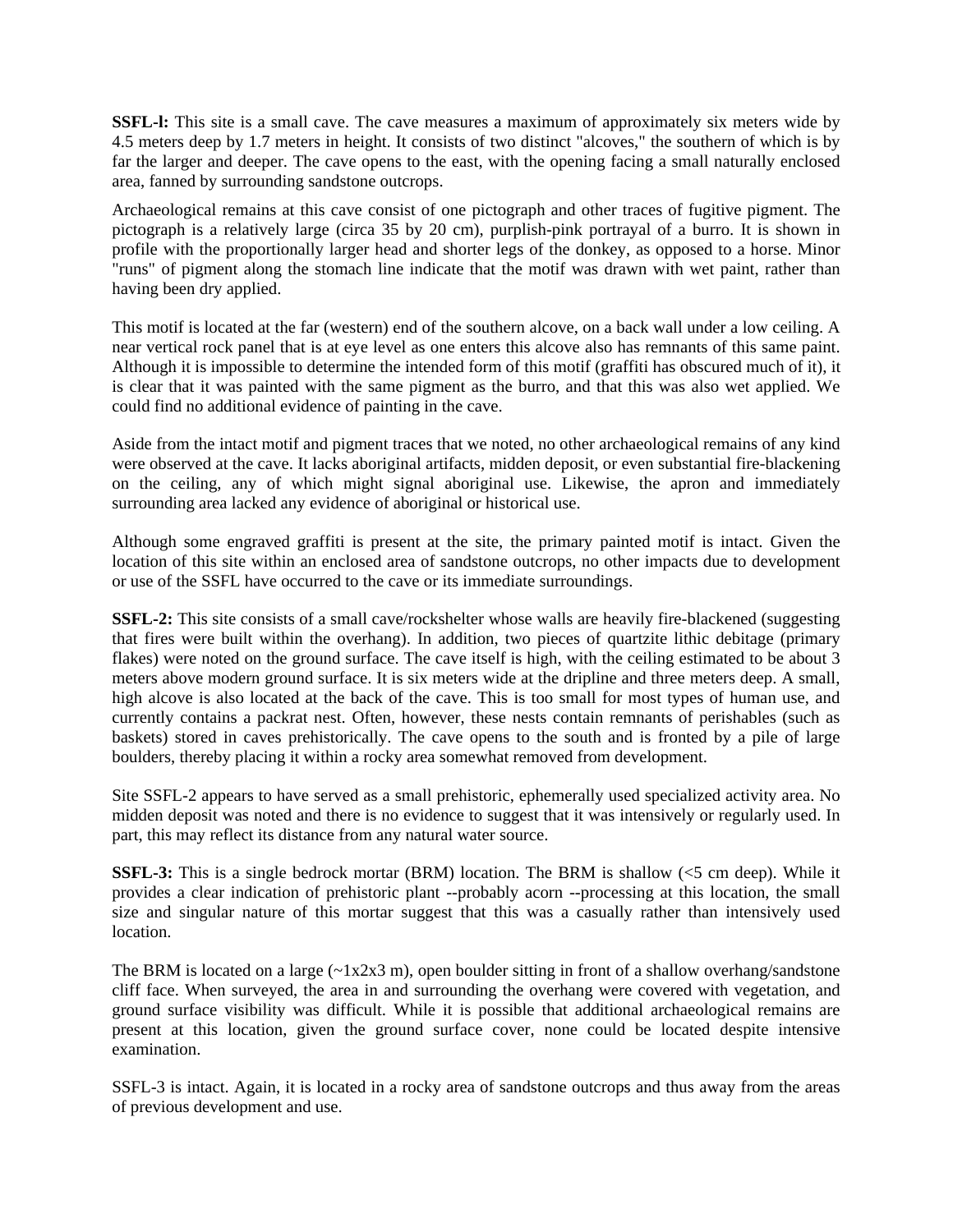**SSEL-4:** The last site discovered within Area 4 is a long but low rockshelter. The rockshelter is within an area of sandstone outcrops. The shelter opens to the NE, and measures seven meters wide by 4.5 meters deep by 1.5 meters high. The midden and the apron in front of it (covering a circumference of roughly 20 meters) contain a dark, organically enriched midden soil. We observed five manos/mano fragments within and immediately in front of the shelter, lithic debitage and calcined animal bone. In addition, at least one very deep bedrock mortar is present on exposed bedrock, at ground surface, in front of the shelter. Additional BRMs and other artifacts may be present in or adjacent to the shelter. When examined during the current study, however, much of the front and opening of the shelter were covered by a dense stand of poison oak, making our investigation of it somewhat cursory.

This site, like the others found within Area 4, is located within a rocky series of bedrock outcrops. This site was found to be heavily disturbed through looting. Roughly 75% or more of the midden deposit within the shelter has been removed, down to bedrock. An old floor heater duct register, apparently used as a kind of artifact sieve, has been left behind in the shelter, providing evidence that the deposit was crudely screened when looted. The remnants of the midden deposit and depth of bedrock indicate that approximately 35-40 cm of archaeological deposit were once present within the shelter.

The backdirt from this looting has been spread over the ground surface in front of the overhang. It may cover intact archaeological deposit at the dripline and apron or, alternatively, it may be covering bedrock at ground surface, including the possibility of additional BRMs. Regardless, the integrity of SSFL-4 has been seriously compromised by this looting, which, most likely, occurred during the height of activities at the SSFL during the late 1950s and 1960s.

# **5.0 CONCLUSIONS AND RECOMMENDATIONS**

# **5.1 Summary**

An intensive Class III Inventory I archaeological survey was conducted for the Santa Susana Field Laboratory Area 4 study area, Ventura County, California. This involved background studies reviewing the prehistory, ethnography and historical land-use of the study area; an archival records search to determine whether any prehistoric or historical archaeological sites had been recorded or were known to exist on this property; and an intensive on-foot survey of the study area.

Background studies failed to demonstrate existing knowledge of any prehistoric or ethnographic occupation or use of the study area, per se, although well-known sites are located elsewhere on the SSFL. The study area, however, had never been systematically surveyed by archaeologists.

Intensive survey of 100% of the 290 acres study area resulted in the identification and recording of four archaeological sites. Each of these is located in rocky, undeveloped areas and is associated with a rockshelter or cave. The nature and status of these sites are as follows:

**SSFL-l** consists of a rock painting of a pink burro on the back wall of a small sandstone cave. Although there are traces of additional fugitive pigment of this same distinct color present on another wall in this cave, no other associated archaeological remains (prehistoric, historical, aboriginal or Euro-American) of any kind are present. The motif is clearly not prehistoric in age and is probably Euro-American as opposed to Native American in origin. Whether this painting is historical, in the sense of being greater than 50 years in age or instead contemporary is unknown although, minimally, evidence suggests that it is 40 or more years old. Its purpose and function are unknown, although it may in some fashion relate to the name Burro Flats. Uncontrollable natural processes of exfoliation are rapidly destroying this painting. Although these processes may take a few hundred years before the motif is entirely destroyed, there is no existing conservation technology that, over the long term, can prevent the destruction of this motif.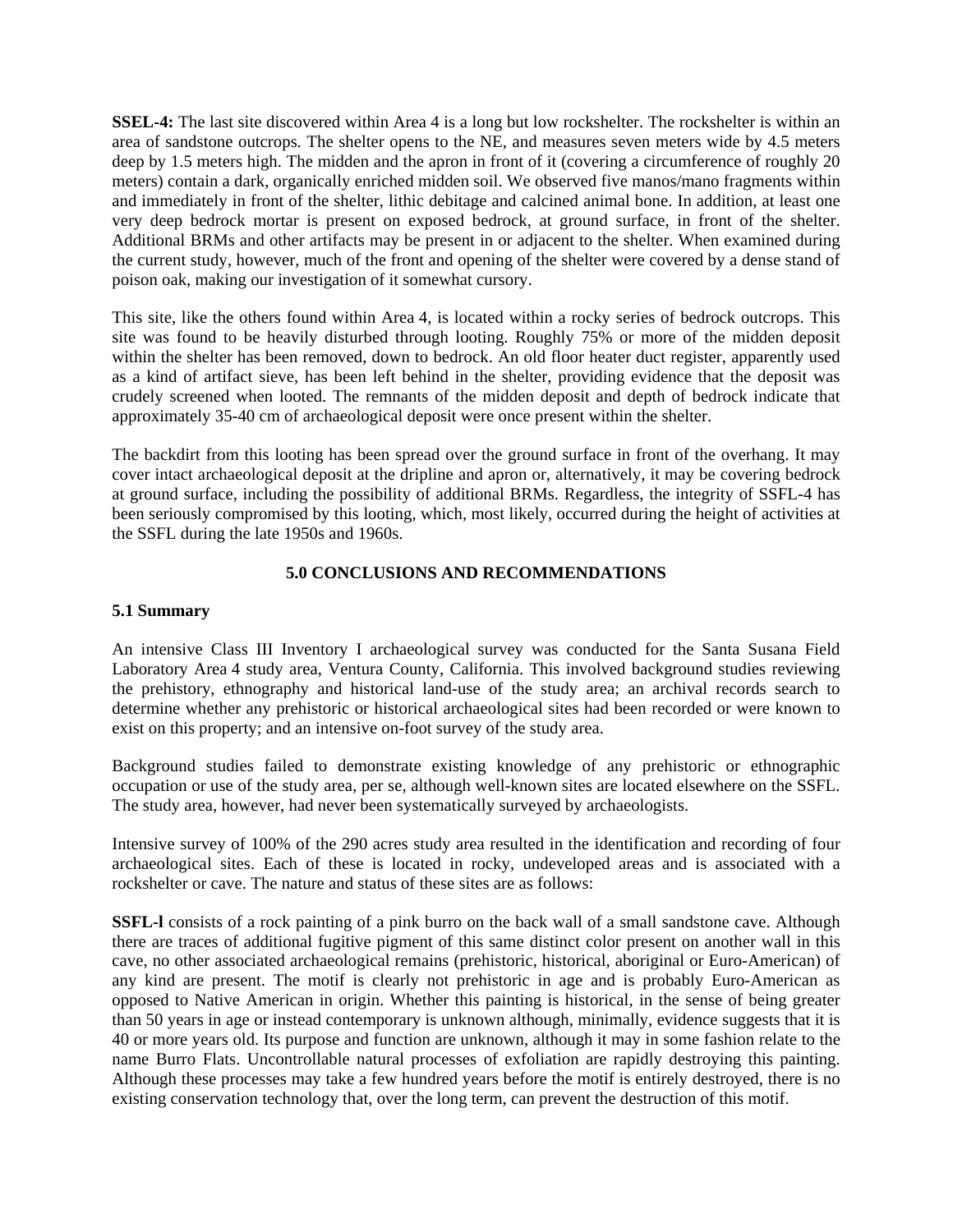**SSFL-2** is another rockshelter exhibiting fire blackened walls and ceilings. Two pieces of lithic debitage were observed on the ground surface of the shelter, although no midden deposit is present. The site appears to represent a small special use area.

**SSFL-3** is a single bedrock mortar, located on an open boulder adjacent to a rockshelter. No additional archaeological remains have been found in association with this plant processing feature.

**SSFL-4** is a low rockshelter that contains a midden deposit and bedrock mortar. We estimate that 75% or more of this deposit has been destroyed by looting. This site probably served as a small habitation locale, of unknown age. Because of the looting, however, the site currently lacks integrity.

# **5.2 Determinations of NRHP Eligibility and Effect**

Evaluation of the significance of the cultural resources identified during the Class III inventory, and a determination of the effect of the proposed project on these same resources, are based on an initial determination of eligibility of these resources to the National Register of Historic Places (NRHP). Such a determination is based on the criteria required by and outlined in the National Historic Preservation Act, sec. 101 (a), and Title 36 Code of Federal Regulations Part 60.4, respectively. As so defined, a cultural property is eligible to the NRHP if it:

- 1. is at least 50 years in age;
- 2. retains integrity of location, design, setting, materials, feeling and association; *and*
- 3. also has one or more of the following characteristics:
	- a. association with events that have made a significant contribution to the broad patterns of our history; *or*:
	- b. association with the lives of persons significant in our past; *or*:
	- c. embodies the distinctive characteristics of a type, period, or method of construction, or represents the work of a master, or possesses high artistic values, or represents a significant, distinguishable entity whose components may lack individual distinction; *or*:
	- d. has yielded, or may be likely to yield, information important to prehistory or history.

The baseline for criterion (3.d) may generally be taken as the utility of a particular site in addressing existing regional research designs and problems, as discussed previously.

The effect of the proposed action on cultural resources is then defined at Title 36 Code of Federal Regulations Part 800.9. An action is said to have an effect on a property when the action may alter the characteristics of a significant property that qualified it for the NRHP. An adverse effect is one that diminishes a significant property's integrity through physical destruction, damage or alteration; or alters or conflicts with the character of the property when such character is contributory to its inclusion in the NRHP. An action has no effect when the criterion of effect is not met.

Site SSFL-I fails to meet the requirements of criterion (3) and it is uncertain whether it meets the age criterion specified in (1). It is therefore determined not eligible to the NRHP.

SSFL-2 consists of a rockshelter and two pieces of lithic debitage. As such, it qualifies as a sparse lithic scatter (ORP 1988). Based on a programmatic agreement between the federal government and the State of California Office of Historic Preservation, sparse lithic scatters are considered categorically not eligible for the NRHP.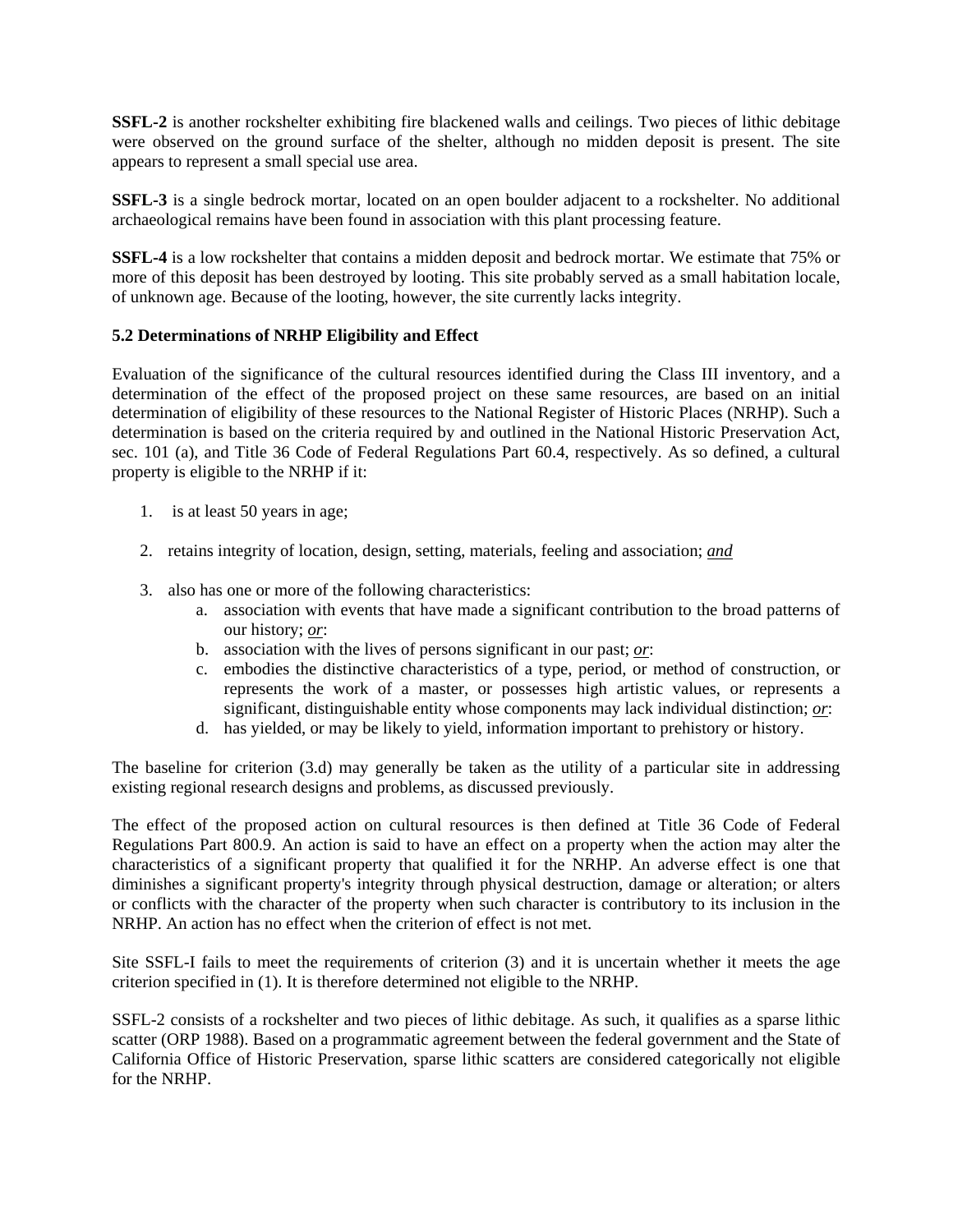SSFL-3 consists of a single bedrock mortar. As a single archaeological feature, it does not meet the criteria of eligibility to the NRHP.

SSFL-4 is a rockshelter that once contained a potentially significant midden deposit Artifact looting sometime in the past, however, has destroyed 75% or more of this deposit. The site currently lacks integrity, based on this fact, and is therefore determined not eligible to the NRHP, due to its failure to satisfy criterion (2).

The potential effect of the proposed project, consisting of the closure of SSFL Area 4 and the remediation of potential environmental hazards contained therein, can then be assessed with reference to two concerns. The first involves the physical actions resulting from the proposed project, and whether such actions have the potential directly or indirectly impact cultural resources of any kind. The location of the four archaeological sites identified during the Class III inventory Phase I survey in each case involves rocky areas. None of these have been developed or used during the life of the Area 4 facility as a result of their physical settings. Because of this fact, none of the four site areas will require specific remediation actions. The proposed project, therefore, will have no effect on cultural resources of any kind within Area 4.

Second, and reflecting specifically the legal concerns outlined above by reference to 36 CFR 800.9, none of the four archaeological sites identified and recorded within the SSFL Area 4 study area have been determined eligible for listing on the NRHP. Based on this fact, the proposed remediation and closure project is determined to have no effect on significant cultural resources.

# **6.0 CITED REFERENCES**

Aleahmad, L.

1990 *Simi Valley: Towards New Horizons.* Chatsworth, Windsor Press.

# Anonymous

| n.d.a | History of activities at SSFL. Typescript table. |  |
|-------|--------------------------------------------------|--|
|-------|--------------------------------------------------|--|

- n.d.b SSFL History. Typescript table.
- n.d.c Untitled table of SSFL buildings with construction dates. Typescript table.

## Applegate, R.

 1975 An Index of Chumash Place Names. *Papers on the Chumash*. San Luis Obispo County Archaeological Society Occasional Paper. San Luis Obispo.

# Arnold, J.

 1987 Craft Specialization in the Prehistoric Channel Islands, California. *University of California Publications in Anthropology* 18. Berkeley.

# ATDSR

 1991 *Draft Preliminary Site Evaluation: Santa Susana Field Laboratory, Ventura County, California.* (http://www.atsdt.cdc.gov/HAC/PHA/santa/san\_toc.html)

# Bancroft, H.H.

1963 *History of California, Vol. 1*, 1542-1800. Santa Barbara, Wallace Hebberd.

# Barrows, D.P

1900 *Ethno-Botany of the Cahuilla Indians*. Chicago, University of Chicago Press.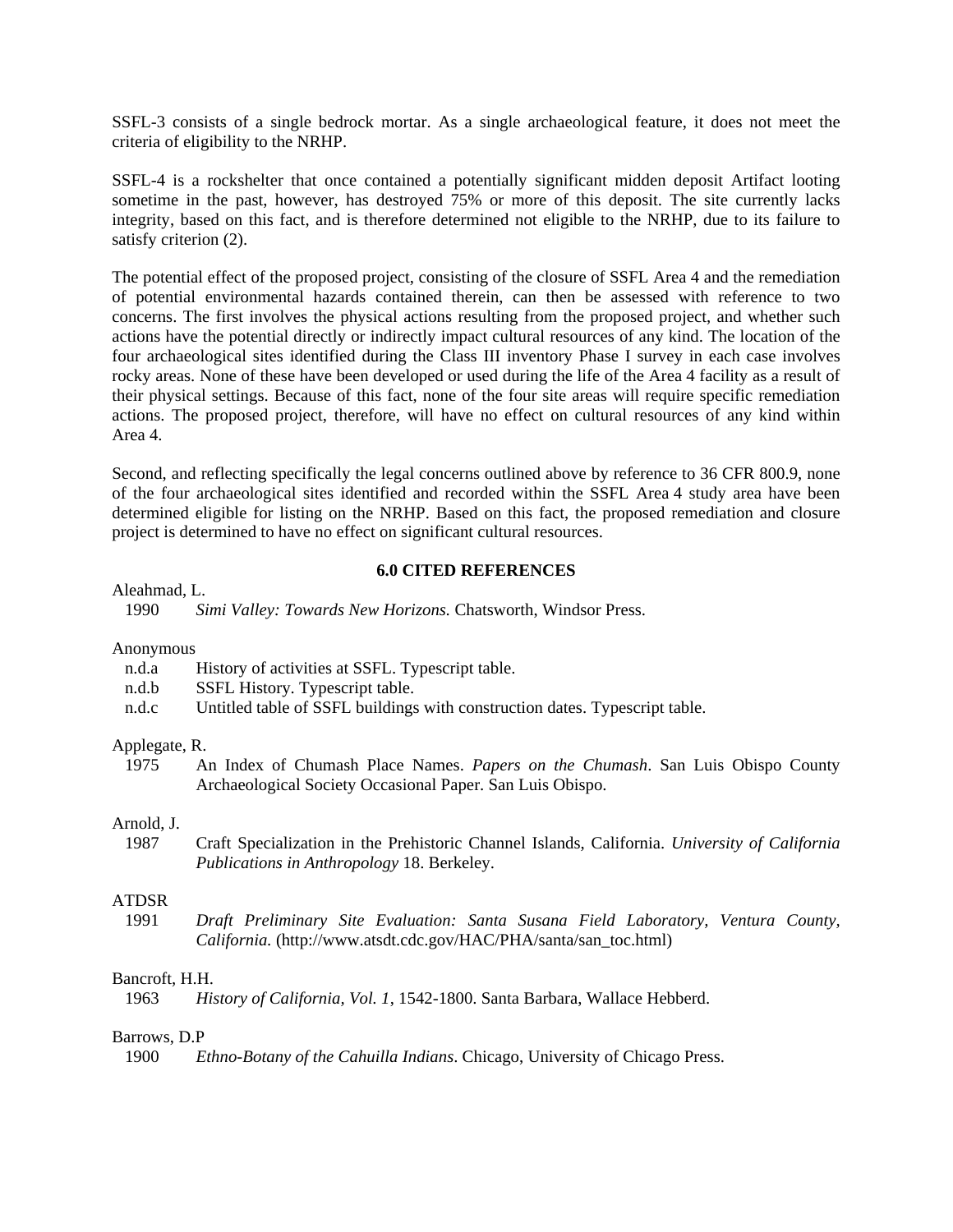# Bean, L.J.

- 1972 Mukat's People: The Cahuilla Indians of Southern California. Berkeley, Univ. California
- 1978 Cahuilla. In *Handbook of the Indians of North America, Volume 8: California*. RF Heizer, ed. pp. 575-587. Washington, D.C., Smithsonian Institution.

Bean, L.J. and K.S. Saubel

Bean, L.J. and C.R. Smith

- 1978a Gabrielino. In Handbook of the Indians of North America, Volume 8: California. R. Heizer, ed. pp. 538-549. Washington, D.C., Smithsonian Institution.
- 1978b Serrano. In *Handbook of the Indians of North America, Volume 8: California.* R. Heizer, ed. pp. 570-574. Washington, D.C., Smithsonian Institution.

# Benedict, R.

1924 A Brief Sketch of Serrano Culture. *American Anthropologist* 26:366-392.

# Bolton, H.E.

 1971 *Fray Juan Crespi: Missionary Explorer on the Pacific Coast, 1769-1774*. New York, AMS Press.

# Boneau Companys, F.

 1983 *Gaspar de Portola: Explorer and Founder of California* (trans. A. Brown). Lerida, Spain, Instituto de Estudios Ilerdenses.

# Brandes, R.

 1970 *The Costanso Narrative of the Porto16 Expedition: First Chronicle of the Spanish Conquest of Alta California.* Newhall, Hogarth Press.

# Brown, A.K.

 1967 The Aboriginal Population of the Santa Barbara Channel. *University a/California Archaeological Survey Reports* 69. Berkeley.

# Cameron, J.S.

- 1956 Simi's First Farmer. *Ventura County Historical Society Quarterly*.
- 1963 *Simi Grows Up: The Story of Simi, Ventura County, California*. Los Angeles. Anderson, Ritchie and Simon.

# Clewlow, C.W., Jr., and M.R. Walsh

 1999 Cultural Resource Assessment and Report on Archival Research, Surface Reconnaissance, and Limited Subsurface Evaluation at Rocketdyne Santa Susana Field Laboratory, Ventura County, California. Manuscript on file, CSUF AIC.

# Crowe, E.

#### Curtis, F.

 1959 *Arroyo Sequit: Archaeological Investigations of a Late Coastal Site in Los Angeles County, California.* Archaeological Survey Association of Southern California, Paper No. 4.

 <sup>1972</sup> Temalpakh: Cahuilla Indian knowledge and usage of plants. Morongo, Malki Museum.

 <sup>1957</sup> *Men of El Tejon: Empire in the Tehachapis.* Los Angeles, Ward Ritchie Press.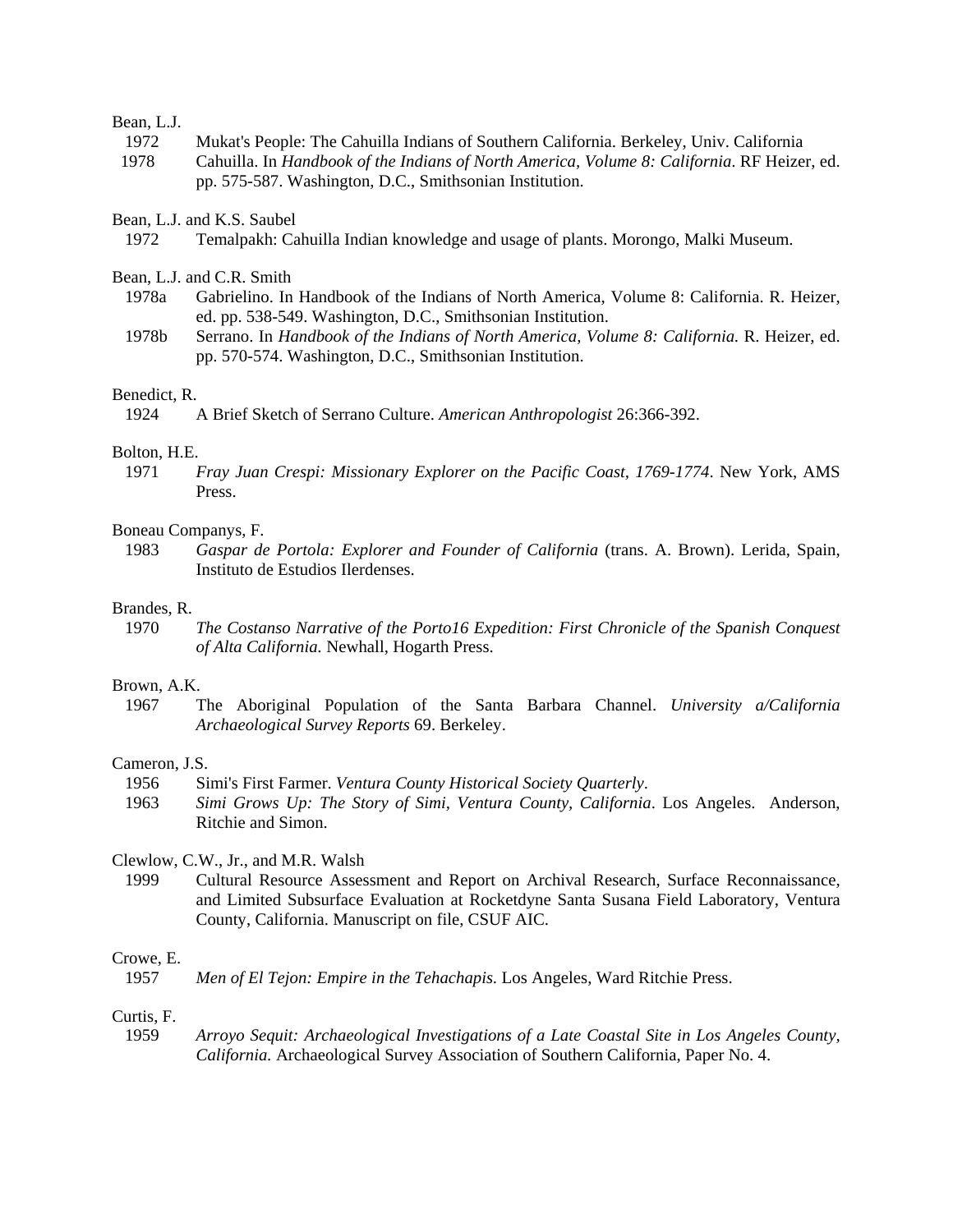# Dakin, S.B.

 1939 A *Scotch Paisano in Old Los Angeles: Hugo Reid's Life in California, 1832-1852, Derived from His Correspondence.* Berkeley, University of California Press.

# Dom, R.I.

1998 Rock Coatings. (Developments in Earth Surface Processes 6). Amsterdam, Elsevier.

#### Dumke, G.S.

1944 *The Boom of the Eighties in Southern California*. San Marino, Huntington Library.

# Eberhart, H.

1961 The Cogged Stones of Southern California. American Antiquity 26:361-370.

#### Edberg, B.

 1985 Shamans and Chiefs: Visions of the Future. In *Earth and Sky: Papers from the Northridge Conference on Archaeoastronomy*, edited by A. Benson and T. Hoskinson, pp. 65-92. Thousand Oaks, Slo'w Press.

## Englehart, Z.

- 1927 *San Fernando Rey: The Mission of the Valley*. Chicago, Franciscan Herald Press.
- 1930 *The Missions and Missionaries of California, Volume ll: Upper California* (2nd edition, revised). Chicago, Franciscan Herald Press.

# Erlandson, J.

 1988 *Of Millingstones and Mollusks: The Cultural Ecology of Early Holocene Hunter-Gatherers on the California Coast*. Ph.D. dissertation, UCSB.

# Erlandson, J. and R. Colton, editors

 1991 Hunter-Gatherers of Early Holocene Coastal California. *Perspectives in California Archaeology*, Volume 1. UCLA.

## Fenenga. F.

 1973 Archaeological Survey of the Area of Air Force Plant 57, Coca Test Area, Santa Susana Field Laboratory, Ventura County, California. Manuscript on file, CSUF AIC.

# Francis, J.

 200I Style and Classification. In *Handbook of Rock Art Research*, ed. by D.S. Whitley, pp.221- 246. Walnut Creek, Alta Mira Press.

## Geiger,M.

 1969 *Franciscan Missionaries in Hispanic California, 1769-1848: A Biographical Dictionary*. San Marino, Huntington Library.

## Grant, C.

1965 *The Rock Paintings of the Chumash.* Berkeley, University of California.

#### Havens, P.

 1997 *Simi Valley: A Journey Through Time*. Simi Valley Historical Society and Museum, Simi Valley.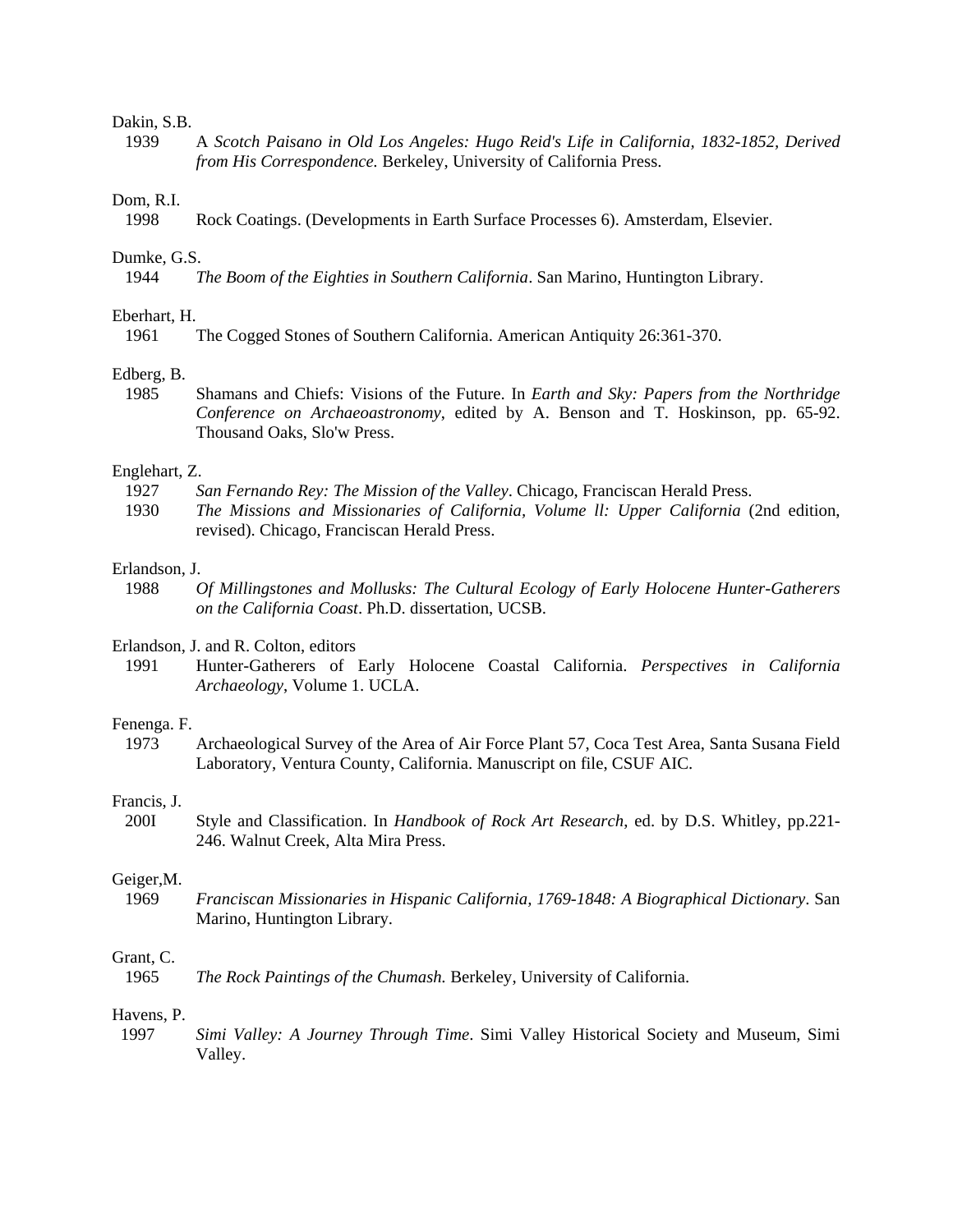# Hobson, J.A.

 1994 *The Chemistry of Conscious States: Toward a Unified Model of the Brain and the Mind.* Little, Brown and Company, Boston.

#### Hooper, L.

 1920 The Cahuilla Indians. *University of California Publications in American Archaeology and Ethnology* 16(6):315-380.

#### Johnson, J.

| 1988  | Chumash Social Organization: An Ethnohistoric Perspective. Ph.D. dissertation, UCSB.      |
|-------|-------------------------------------------------------------------------------------------|
| 1997a | Chumash Indians in Simi Valley. In P. Havens, Simi Valley: A Journey Through Time, pp. 5- |
|       | 21. Simi Valley Historical Society and Museum, Simi Valley.                               |
| 10071 | $\mathbf{m}$ run $\mathbf{m}$ run $\mathbf{m}$                                            |

1997b The Indians of Mission San Fernando. *Southern California Quarterly LXXIX* (3):249-290.

# Johnson, K.L.

 1966 Site LAN-2: A Late Manifestation of the Topanga Complex in Southern California Prehistory. *Anthropological Records 23*. Berkeley.

# Johnston, B.E.

1962 *California's Gabrielino Indians*. Los Angeles, Southwest Museum.

# Jorgensen, L.C., editor

1982 *The San Fernando Valley: Past and Present*. Los Angeles, Pacific Rim Research.

# King, C.D.

 1981 *The Evolution of Chumash Society: A Comparative Study of Artifacts Used in Social System Maintenance in the Santa Barbara Channel Region*. Ph.D. dissertation, University of California, Davis.

# Kroeber. AL.

- 1908 Ethnography of the Cahuilla Indians. *University of California Publications in American Archaeology and Ethnology* 8(2):29-68. Berkeley.
- 1925 Handbook of the Indians of California. *Bureau of American Ethnology, Bulletin* 78. Washington, D.C.

## Kowta, M.

 1969 The Sayles Complex: A Late Milling Stone Assemblage from the Cajon Pass and the Ecological Implications of its Scraper Planes. *University of California Publications in Anthropology*, Volume 6. Berkeley.

# Kuhn, Michael

- n.d.a Unpublished notes on Simi Valley place-names and trails.
- n.d.b H'I'M. Unpublished notes on this placename.

# Landberg, L.

1965 The Chumash Indians of Southern California. *Southwest Museum Papers 19*. Highland Park.

# Leonard, N.N.

 1971 Natural and Social Environments of the Santa Monica Mountains (6000 B.C. to 1800 A.D.). *Archaeological Survey Annual Report* 13: 93-136. UCLA.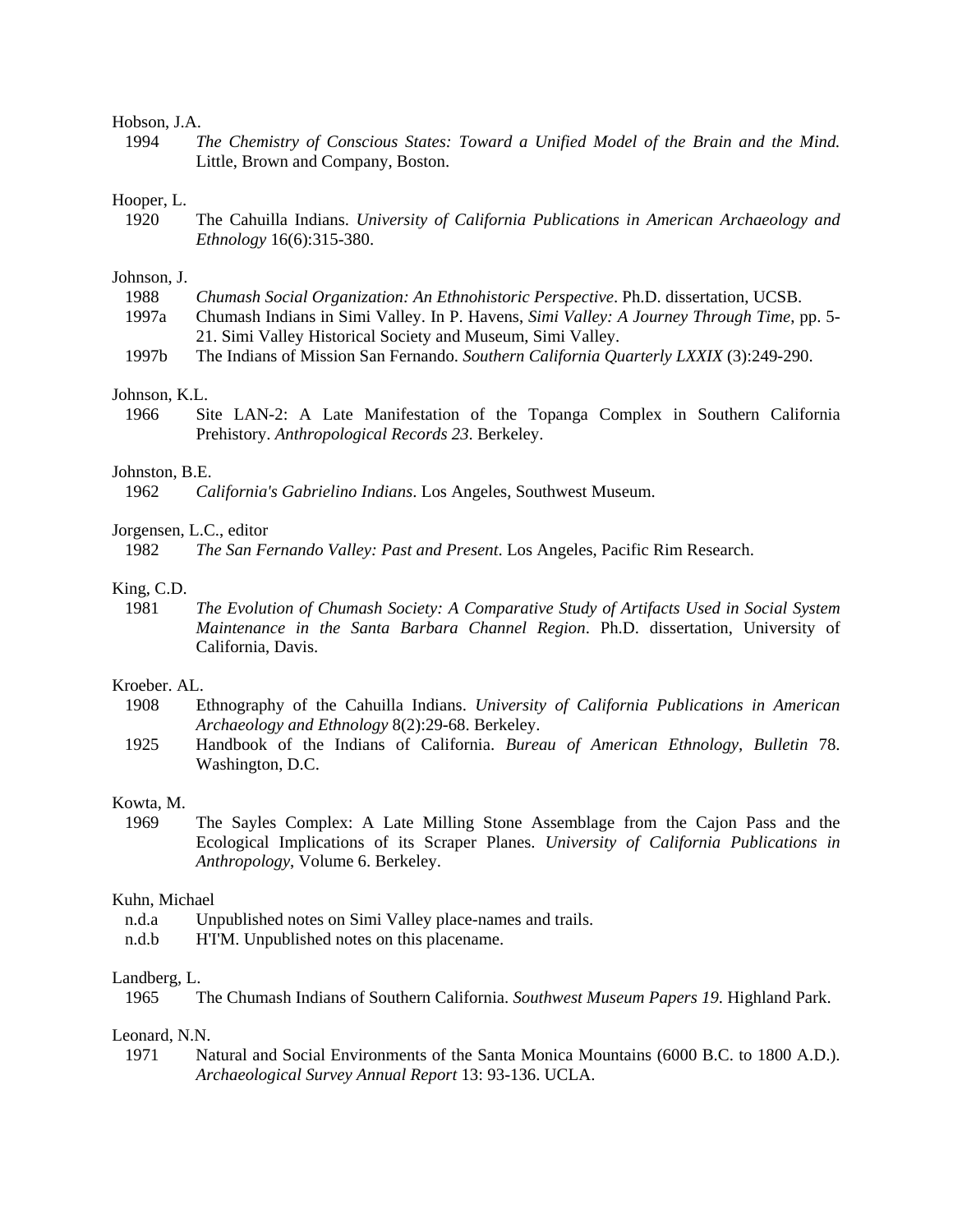Lewis-Williams, J. D. and TA Dowson

 1988 The Signs of All Times: Entoptic Phenomena in Upper Paleolithic Art. *Current Anthropology* 29: 201-245.

#### McIntyre, M.J.

 1990 Cultural Resources of the Upper Santa Clara River Valley, Los Angeles and Ventura Counties, California In *Archaeology and Ethnohistory of Antelope Valley and Vicinity*, edited by B. Love and W. DeWitt, pp. 1-20. Antelope Valley Archaeological Society Occasional Paper No.2.

# Meighan, CW.

 1959 The Little Harbor Site, Catalina Island: An Example of Ecological Interpretation in Archaeology. *American Antiquity* 24:383-405.

# Moratto, M.

1984 *California Archaeology*. New York, Academic Press.

# Muntz, P.A.

1974 *A Flora of Southern California*. Berkeley, University of California.

# Nadeau, R.

 1965 *The City-Makers: The Story of Southern California's First Boom*. Corona del Mar, Trans-Anglo Books. \

# OHP

 1998 California Archaeological Resource Identification and Data Acquisition Program: Sparse Lithic Scatters: A Program for the Identification of an Archaeological Resource Class. Sacramento, Office of Historic Preservation, State of California Resources Agency.

# Reid, H.

 1968 The Indians of Los Angeles County: Hugo Reid's Letters of 1852 (ed. by R.F. Heizer). *Southwest Museum Papers* No. 21. Highland Park.

# Robinson, W. W.

- 1961 *The Story of San Fernando Valley*. Los Angeles, Title Insurance and Trust Company.
- 1981 *Los Angeles From the Days of the Pueblo* (Revised by D.B. Nunis, Jr.). Los Angeles, California Historical Society.

#### Rogers, D.B.

- 1929 *Prehistoric Man of the Barbara Coast*. Santa Barbara Museum of Natural History. Santa Barbara
- Romani, J., G. Romani and D. Larson
	- 1985 Archaeoastronomical Investigations at Burro Flats: Aspects of Ceremonialism at a Chumash Rock Art and Habitation Site. In *Earth and Sky: Papers from the Northridge Conference on Archaeoastronomy*, edited by A. Benson and T. Hoskinson, pp. 93-108. Thousand Oaks, Slo'w Press.

Romani, J., D. Larson, G. Romani and A. Benson

 1988 Astronomy, Myth, and Ritual in the West San Fernando Valley. In *Visions of the Sky: Archaeological and Ethnological Studies of California Indian Astronomy*, edited by R.A.